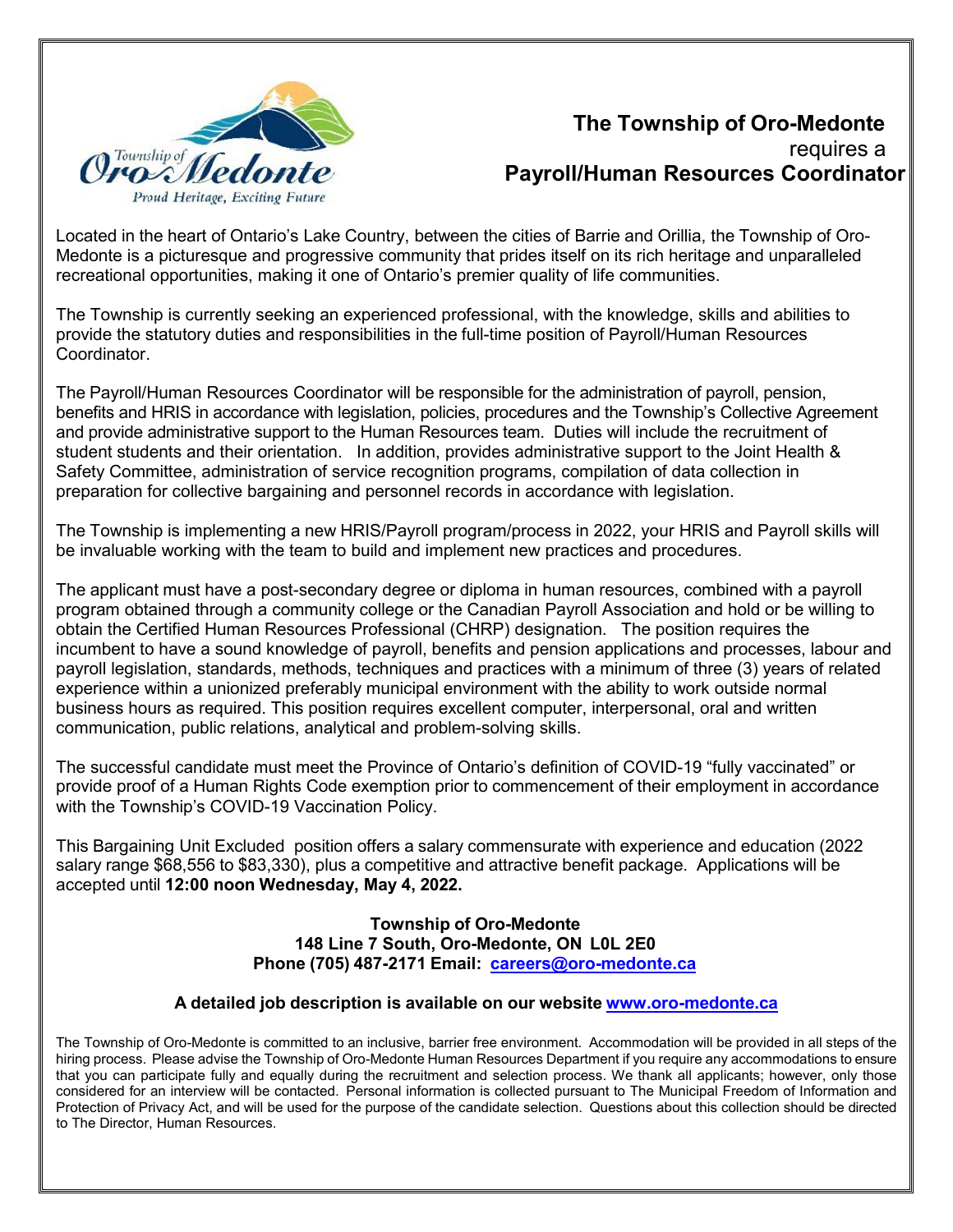### **Position Title: PAYROLL/HUMAN RESOURCES COORDINATOR**

# **Performance Criteria And Job Description**

| <b>Statement:</b>                     | The Payroll/Human Resources Coordinator<br>is responsible for the coordination of payroll,<br>benefits and HRIS in accordance with<br>appropriate legislation and for the<br>coordination of Human Resources support<br>services. |
|---------------------------------------|-----------------------------------------------------------------------------------------------------------------------------------------------------------------------------------------------------------------------------------|
| <b>Reports To:</b>                    | Director, Human Resources                                                                                                                                                                                                         |
| <b>Person Reporting To Incumbent:</b> | None                                                                                                                                                                                                                              |

## **Responsibilities:**

- a) Administer payroll processing and files for hourly, salaried employees, Members of Council, Volunteer Firefighters and Committee members in compliance with all related legislation, and the Township's Collective Agreement in an accurate and timely manner, performing all checks and balances;
- b) Submit all legislative remittances per statutory requirements, on a bi-weekly and monthly basis; including yearend reconciliation to insurance carriers, WSIB, Revenue Canada and OMERS;
- c) Administers all benefit programs including the calculation of taxable benefits, the Township funded Vision Care program and the Employee Assistance program;
- d) Reconcile, process, distribute annual T-4's;
- e) Process Drivers abstracts on a quarterly basis for all Municipal employees and volunteers;
- f) Administers records in the Human Resource Information System (HRIS) for all Township employees including but not limited to vacation, sick time, leave of absence, drivers abstract and training;
- g) Recruit and interview Summer Students and casual staff, along with scheduling, coordination and orientation of Summer student and casual staff training;
- h) Co-ordinates the administration of all WSIB matters and recommends Township policies;
- i) Administer the employee pension plan (OMERS) including the annual reconciliation and troubleshooting;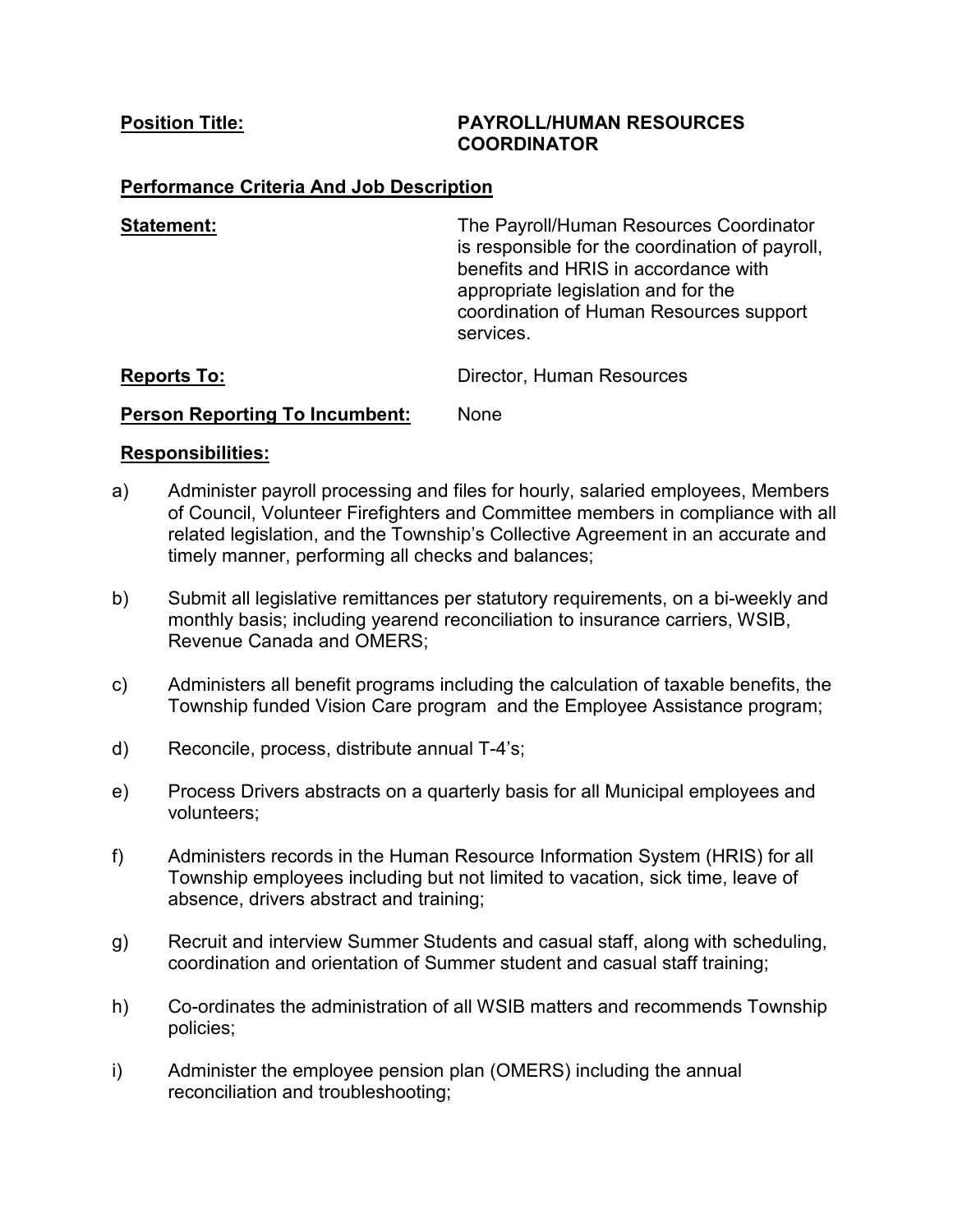- j) Payroll related bank and general ledger account reconciliations and journal entries;
- k) Provides administrative support to the Joint Health and Safety Committee's:
	- Attend all meetings to records minutes;
	- Maintain Incident/Accident and Workplace inspections programs;
		- Review for completeness and accuracy of information, authorize and submit all Township of Oro-Medonte and WSIB forms as they pertain to Incident/Accident or Collision/Incident forms;
	- Coordinates all required documentation for JHSC meetings; including following up with Managers as required;
- l) Assists with recruitment activities including: advertisements, short listing candidates, resume collections, scheduling interviews, preparing interview files and candidate follow up as directed;
- m) Assists with employee training and development including scheduling and assignment of programs and course as directed
- n) Provide technical support as required in respect to Human Resources and Health and Safety issues i.e. salary planning and staff organization charts;
- o) Administers the employee service recognition program and annual Staff Appreciation Lunch in December each year;
- p) Administers the Municipalities Corporate Attire and Uniform Allowance Programs;
- q) Provides high level of customer services from a payroll perspective, handling Senior Management, employee and Council inquiries and dealing with confidential information; including the interaction of employees through telephone and email contact;
- r) Assists with the compilation of data collection in preparation for union contract negotiations;
- s) Drafts and recommends new or revised personnel policies, forms and procedures and assists in implementation when approved;
- t) Maintains personnel records and files in accordance with legislated requirements and Township policies; ensuring that payroll filing is current;
- u) Conducts and completes salary, wage, benefit and other surveys as requested; obtains information from and provides information to other municipalities, organizations and the general public;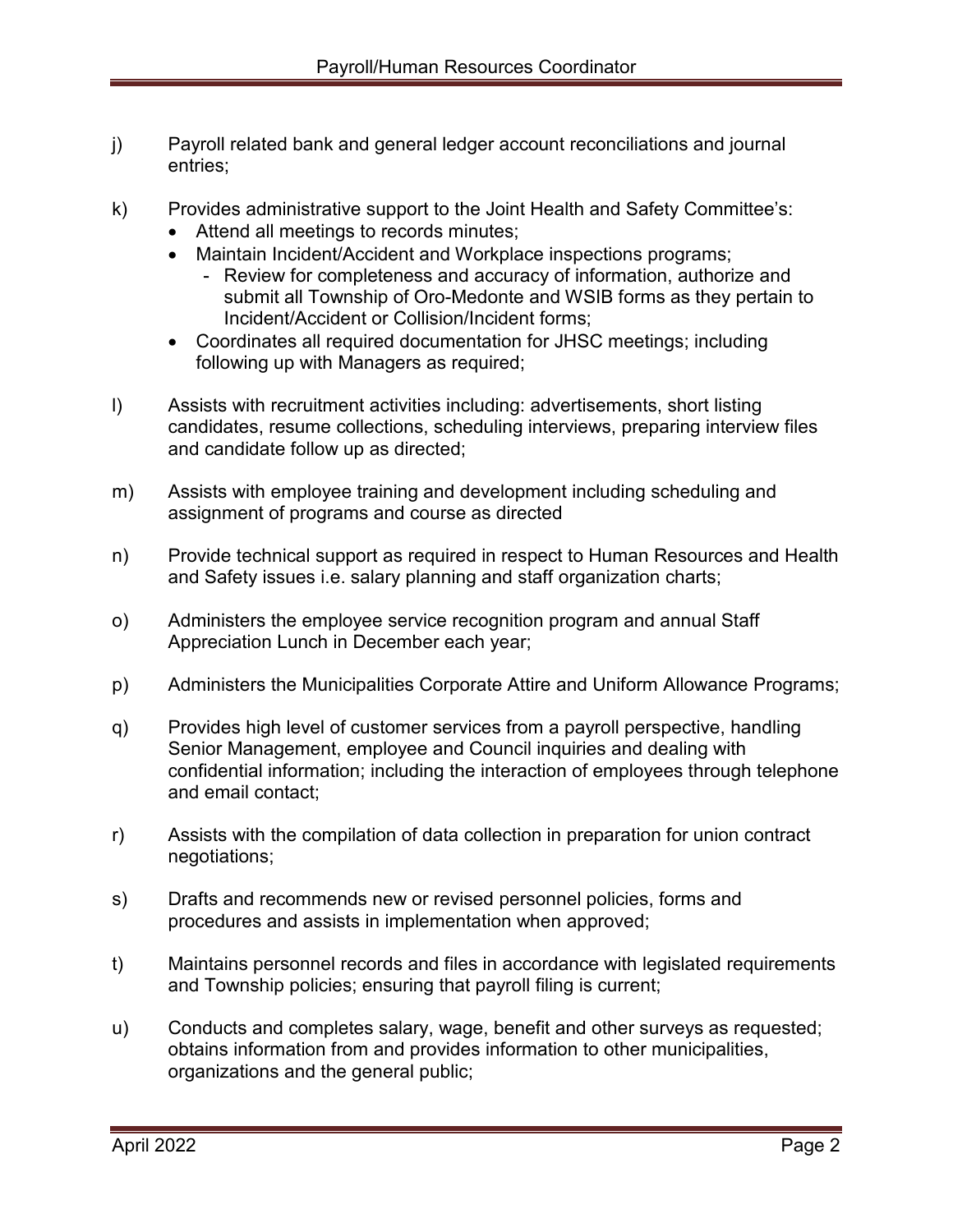- v) Work in compliance with the Occupational Health and Safety Act, WHMIS, applicable legislation, regulations, statutes, and departmental policies, procedures, practices and operational guidelines, and perform safe work practices;
- w) Participate in the Township's Health & Safety Program, wear & maintain personal protective equipment as required, approved and issued; report any incidents, accidents or hazards to the Manager;
- x) Respond to inquiries from, and/or liaises with, residents, the general public, community and special interest groups, other governments/agencies, internal branches/departments;
- y) Undertakes representative duties as Payroll/Human Resources Coordinator with the community, Provincial and inter-municipality as required/directed; and acts as an "ambassador" for the Township supporting and championing corporate goals and decisions within the community in a courteous, friendly and efficient manner to promote a high standard of customer service and public relations at all time;
- z) Demonstrates commitment to personal and professional development by remaining current with new legislation, regulations, organizational theory and practices relating to the functions of the department in order that professional competence is maintained;
- aa) The Payroll/Human Resources Coordinator will assume some or all of the duties of the Health & Safety/Human Resources Advisor as directed;
- bb) Other duties as may be assigned by the Director, Human Resources

# **Communication:**

- a) Strong oral and written communication skills in dealing with Senior Management, Council, staff, the public, Township consultants and other agencies as required in performing responsibilities;
- b) Facilitate discussions and provide leadership which is representative of the Township's values while fostering engagement, empowerment, innovation and accountability;
- c) Join in fostering a feeling amongst staff, of pride and loyalty to the Corporation;
- d) Excellent interpersonal, public relations, communication, presentation, and reportwriting skills;
- e) Instil confidence and provide recognition and encouragement to employees;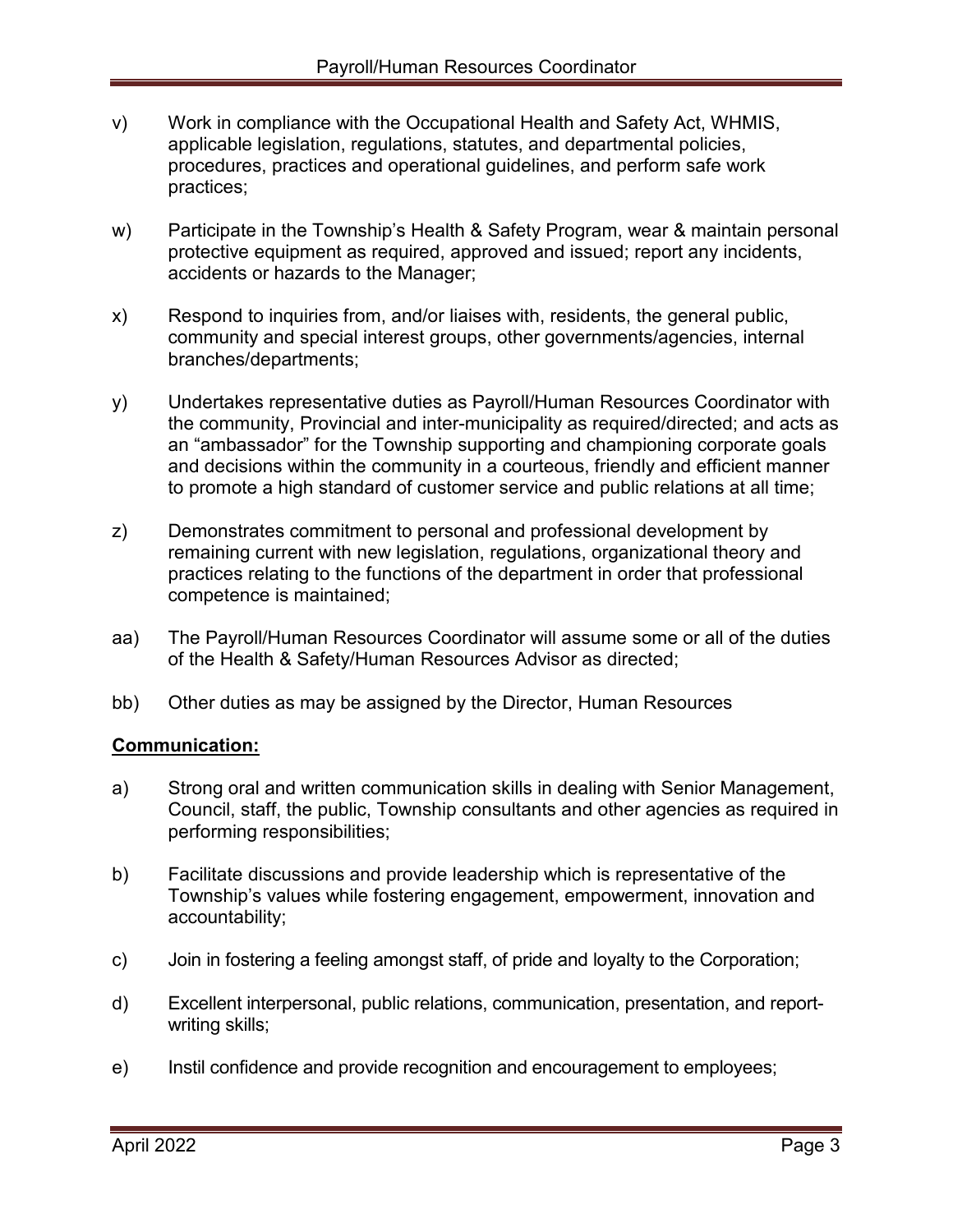- f) Maintain confidentiality as per the requirements of the Municipal Freedom of Information and Protection of Privacy Act and Municipal Policy.
- g) Enlist the co-operation and support of fellow employees and to foster a feeling of pride and loyalty to the Corporation and the Public with a positive attitude.

# **Knowledge:**

- a) Must have a diploma/degree in Human Resources; combined with a payroll program obtained either through a community college or the Canadian Payroll Association;
- b) Minimum of three to five (3-5) years' experience in a computerized, union, payroll environment;
- c) Must hold or be willing to obtain the Certified Human Resources Professional (CHRP) designation;
- d) Strong knowledge in the administration of an HRIS program and processes;
- e) Ability to think and act appropriately in a political and community service environment and to deal courteously and effectively with elected officials, the general public, residents, staff, other departmental, corporate contacts, businesses and other levels of government;
- f) Thorough knowledge and understanding of Health and Safety standards governing the Municipality as required through the Core Certification Program, as set out in the *Occupational Health and Safety Act;*
- g) Comprehensive knowledge of payroll legislation and labour standards;
- h) Strong computer skills including Microsoft Office and Outlook;
- i) Demonstrated prioritization, organization and time management skills, must be capable of working under tight deadlines and in a multi-task setting;
- j) Must ensure a high level of confidentiality, integrity and professionalism, along with superior client service skills at all times;
- k) Excellent interpersonal, public relations, project time management, analytical, communication, presentation, record keeping, problem-solving and report-writing skills.
- l) Must possess and maintain a valid Class G Driver's Licence.